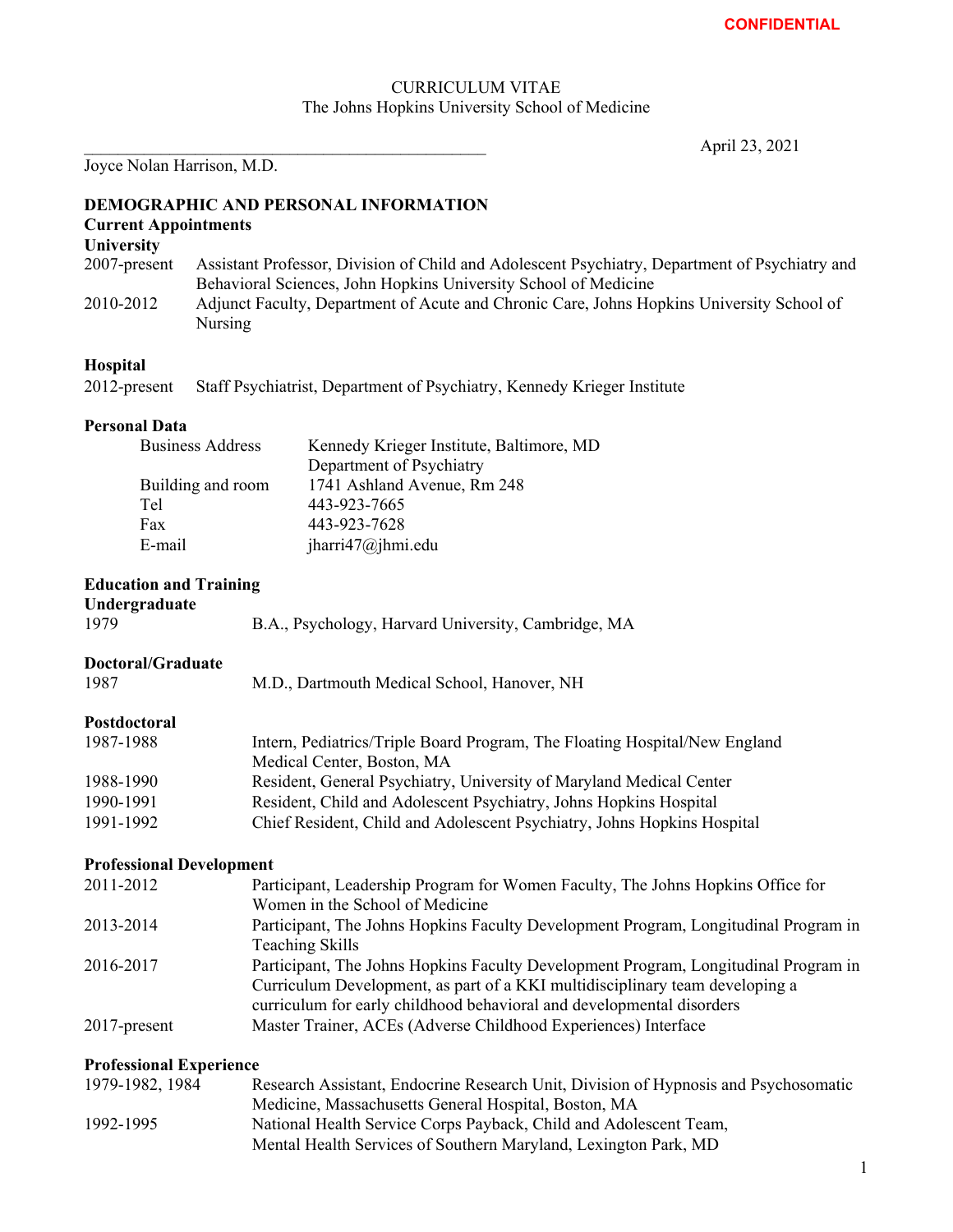#### **Professional Experience**

| 1995-1997                                                                                           | Psychiatrist, Student Health Services, St. Mary's College, St. Mary's City, MD       |
|-----------------------------------------------------------------------------------------------------|--------------------------------------------------------------------------------------|
| Assistant Clinical Professor of Psychiatry and Pediatrics, Children's National Medical<br>1997-2001 |                                                                                      |
|                                                                                                     | Center, Washington, D.C.                                                             |
| 2001-2002                                                                                           | Staff Psychiatrist, Villa Maria, Baltimore, MD                                       |
| 2000-2003                                                                                           | Consulting Psychiatrist, Wellness Centers in Fairmont Heights, Northwestern and Oxen |
|                                                                                                     | Hill High Schools, Prince Georges County, MD                                         |
| 2002-2005                                                                                           | Clinical Associate, Community Psychiatry, Johns Hopkins Bayview Medical Center       |
| 2005-2007                                                                                           | Instructor, Division of Child and Adolescent Psychiatry, Johns Hopkins Hospital      |
| 2007-present                                                                                        | Assistant Professor, Division of Child and Adolescent Psychiatry, Johns Hopkins      |
|                                                                                                     | Hospital                                                                             |
|                                                                                                     |                                                                                      |

# **PUBLICATIONS**

#### **Original Research [OR]**

- 1. Doppelt S, Slovik D, Neer R, **Nolan J**, Susman R, Potts J Gut-mediated hypercalcemia in rabbits bearing the VX2 carcinoma: A new mechanism for tumor mediated hypercalcemia. Proc Natl Acad Sci USA. 1982: 79:640-644.
- 2. Clement T, Adams J, **Nolan J**, Holick M. Measurement of circulating Vitamin D in man. Clin Chem Acta. 1982: 121:301-308.
- 3. Lo C, Paris C, Clemens T, **Nolan J**, Holick M. Vitamin D absorption in healthy subjects and in patients with intestinal malabsorption syndromes. Am J Clin Nutr. 1985: 42:644-649. *The above three publications resulted from work that I did between college and medical school and the summer after first year of medical school as a laboratory research assistant in the Endocrine Research Unit of Massachusetts General Hospital. In addition to doing bench work and small animal surgery, I actively participated in weekly research conferences to discuss the progress of the research and the publications.*
- 4. Chatoor I, Ganaban J, **Harrison J**, Hirsch R. Observation of feeding in the diagnosis of posttraumatic feeding disorder of infancy. J Am Acad Child Adolesc Psychiatry. 2001: 40(5):595-602. *In my first academic position as a junior faculty member at Childrens National Medical Center in Washington, D.C., I worked closely with Dr. Irene Chatoor as a member of the Feeding Disorders team. I reviewed videotapes for interrater reliability and wrote portions of the manuscript.*
- 5. Eisbach S, Cluxton-Keller F, **Harrison J**, Krall JR, Hayat M, Gross D. Characteristics of temper tantrums in preschoolers with disruptive behavior in a clinical setting. J Psychosoc Nurs Ment Health Serv. 2014: 21:1-9.

*Dr. Eisbach was a post-doctoral fellow and conducted this work under my mentorship at the Bayview Preschool Intensive Outpatient Program. I wrote portions of the manuscript and edited the complete manuscript.*

6. Connors E, Arora P, Blizzard A, Bower K, Coble K, **Harrison J**, Steinberg J, Pruitt D, Wissow L. When behavioral health concerns present in pediatric primary care: factors influencing provider decisionmaking*.* J Behav Health Ser R. 2018: 45(3):340-355.

*I was the medical director of the Maryland Behavioral Health Integration in Pediatric Primary Care (BHIPP) program, from which this data was extracted. I was the sole clinician involved with this paper, wrote portions of the manuscript, and edited the manuscript from a clinical perspective.* 

#### **Review Articles [RA]**

- 1. **Harrison J**, Cluxton-Keller F, Gross D. Antipsychotic medication prescribing trends in children and adolescents. J Pediatr Health Care. 2012: 26(2):139-45.
- 2. Wolcott C, Frankel K, Goodwin R, and **Harrison J.** Approaches to the management of externalizing behavior problems in very young children in the pediatric primary care setting. Curr Treat Options Peds. 2018: 4(1):37-48.
- **3.** Zaim, N and **Harrison J**. Preschool mental health disorders: a review. Int Rev Psychiatry. 2020 May, 32(3): 189-201
- 4. Winstead K, Hoon A, **Harrison J**, and WilmsFloet A. Adverse Childhood Experiences and Developmental Disabilities: Risk, Resiliency and Policy. Developmental Medicine and Child Neurology in Press.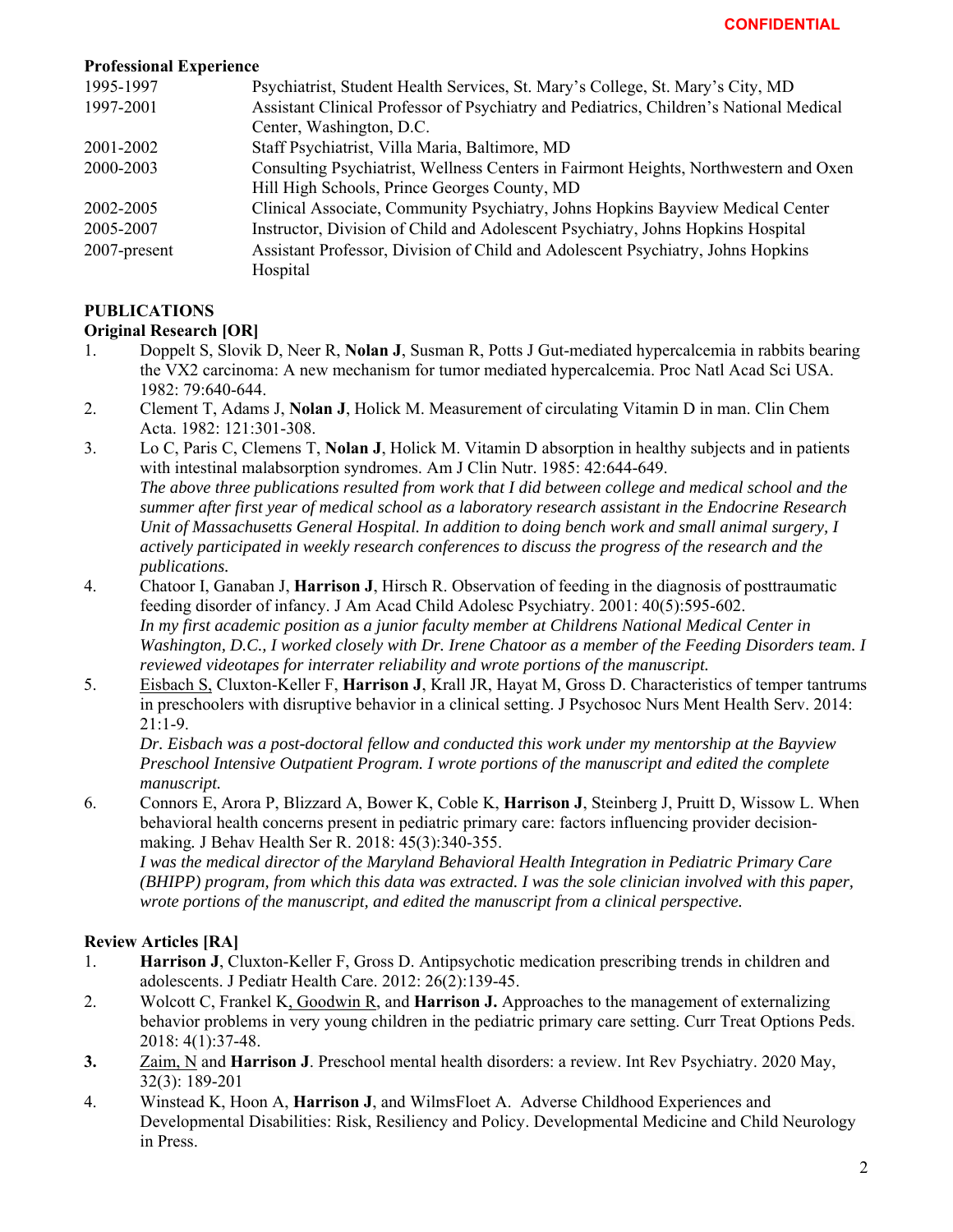#### **Case Reports [CR]** None

#### **Book Chapters, Monographs [BC]**

- 1. **Harrison J**, Schneider B, Walkup J. Medical Management of Tourette Syndrome and Other Associated Repetitive Behaviors. Woods D, Piacentini J, Walkup J (Eds), Treating Tourette Syndrome and Tic Disorders: A Guide for Practitioners. Guilford Press. New York, 2007; 113-153.
- 2. Gross D, Breitenstein S, Eisback S, Hoppe E, **Harrison, J**. Promoting Mental Health in Early Childhood Programs: Serving Low-Income Ethnic Minority Families. Weist M, Lever N, Bradshaw C, Owens J (Eds). Handbook of School Mental Health: Research, Training, Practice and Policy,  $2<sup>nd</sup>$  Ed. Springer Science and Business Media, LLC. New York, 2014; 119-130.
- 3. Misch D, Billings G, Hong J, **Harrison J**. Observational assessment of the young child. Frankel K, **Harrison J**, Njoroge W (Eds) Clinical Guide to Psychiatric Assessment of Infants and Young Children. Springer Nature Switzerland 2019, 143-184.
- 4. Bishara B, and **Harrison J.** Infant and Early Childhood Mental Health in Foundations in Psychiatry and Behavioral Sciences, a publication for medical students, in press with Cognella Academic Publishing

#### **Books, Textbooks [BK]**

1. Frankel K, **Harrison J**, Njoroge W (Eds). Clinical Guide to Psychiatric Assessment of Infants and Young Children. Springer Nature Switzerland, 2019

#### **Proceedings Reports [PR]**

- 1. **Harrison J**, Leppert M. Developmental and trauma related disorder co-morbidity in preschool behavioral health consultations to primary care. Pediatric Academic Societies, Baltimore MD, April 30, 2016.
- 2. **Harrison J**, Frankel K, Njoroge W. Psychiatric assessment of the young child in the clinic. J Am Acad Child Adolesc Psychiatry. 2017: 56(10): S357-358.
- 3. **Harrison J**. Update on early childhood regulation: emotion, sleep and feeding. J Am Acad Child Adolesc Psychiatry. 2017: 56(10): S49.
- 4. **Harrison J,** Frankel K. Update on innovative and evidence-based therapeutic interventions for infants and preschoolers. J Am Acad Child Adolesc Psychiatry. 2018: 57(10): S36-37.
- 5. **Harrison J.** Kennedy Krieger Institute Network for Early Childhood Tele-education (KKI-NECT): A multidisciplinary model of integrated care for behavioral, emotional, and developmental disorders in children from birth to five years of age. J Am Acad Child Adolesc Psychiatry. 2018: 57(10): S67.

#### **Guidelines/Protocols, Consensus Statement, Expert Opinion Consortium Articles [GL]**

1. Fritsch S, Schlesinger A, Habeger A, Sarvet B and **Harrison J**. Collaborative care and integration: changing roles and changing identity of the child and adolescent psychiatrist? J Am Acad Child Adolesc Psychiatry. 2016: 55(9):743-745

#### **Editorials[ED]** None

#### **Methods and Techniques, "How I Do It" articles [MT]**

1. **Harrison J**, Wasserman K, Steinberg J, Platt R, Coble K, Bower K. The Five S's: A communication tool for child psychiatric access projects. Curr Probl Pediatr Adolesc Health Care. 2016: 46(12):411-419.

#### **Research Letters/White Papers/Brief Reports [RL]** None

#### **Published Curricula [PC]** None

#### **Letters, Correspondence [LT]**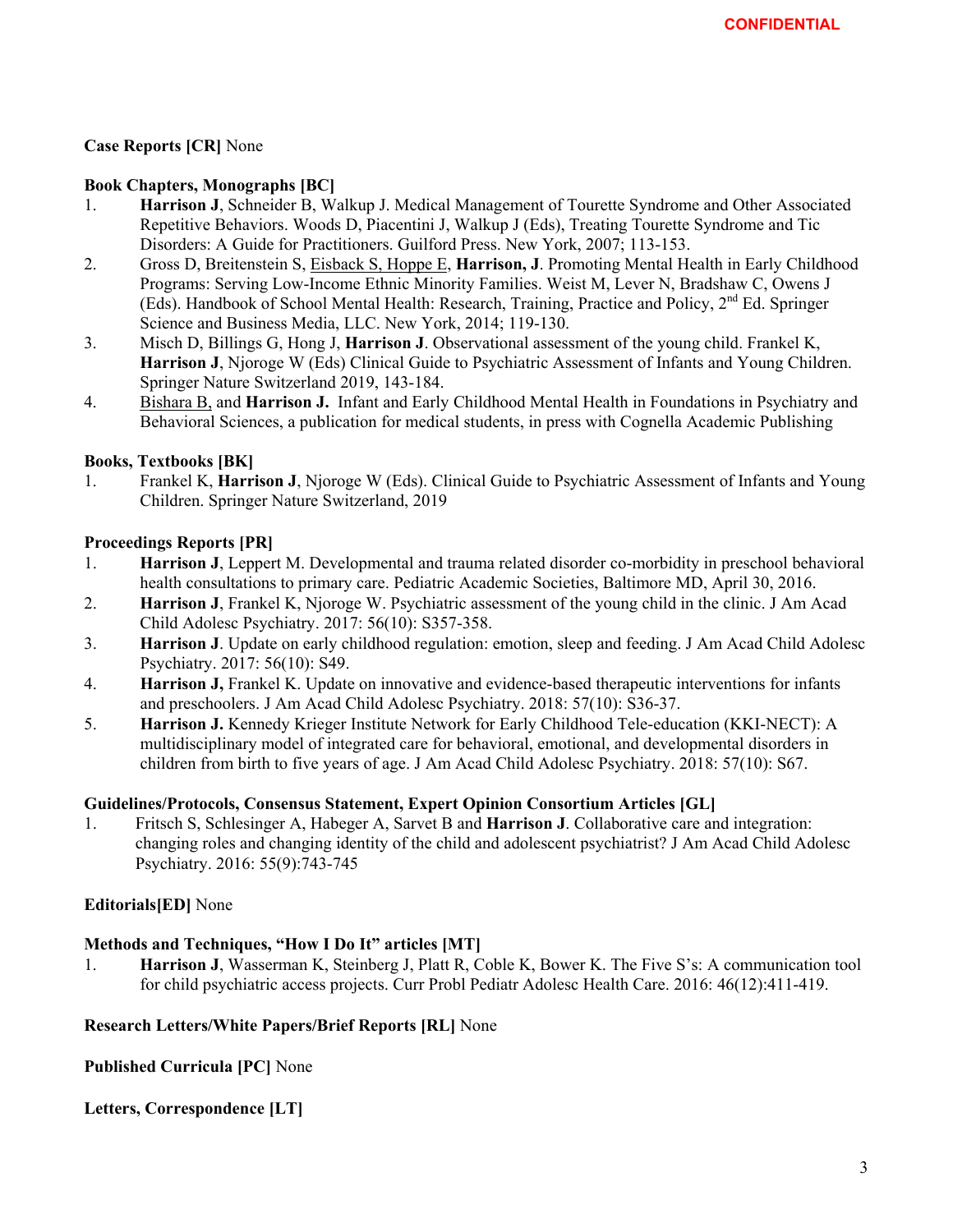#### **Media Releases or Interviews [MR]**

- 1. https://raisingtroubledkids.wordpress.com/2011/08/29/practical-ways-to-stop-bullying-for-parents-andteachers/ 2013
- 2. http://www.parents.com/kids/development/behavioral/happy-children-dos-and-donts/
- 3. http://www.kidsrkids17tx.com/common/media/152documents/newsletters/parent%2Bnews%2BApril%2 B2014%2BA%2Bcopy.pdf
- 4. February 2016 http://www.healio.com/pediatrics/add-adhd/news/print/infectious-diseases-inchildren/%7Bd68bb56a-1d42-4487-83eb-0c0eff4033b2%7D/adhd-medication-how-young-is-too-young
- 5. 2016 https://www.fatherly.com/kids-health-and-development/treating-kids-psychiatric-drugs/

#### **Other Media [OM]**

1. Webinar: recorded September 5, 2013 with Kelly Coble, LCSW-C University of Maryland School of Social Work, The Institute for Innovation and Implementation, Maryland Behavioral Health Integration in Pediatric Primary Care http://www.mdcoalition.org/webinar-archive/maryland-behavioral-healthintegration-in-pediatric-primary-care-b-hipp

#### **FUNDING**

#### **EXTRAMURAL Funding Research Extramural Funding-Current**  None **Educational Extramural Funding**  None

#### **Research Extramural Funding-Previous**

9/2016-9/2020 KKI-NECT: Network for Early Childhood Tele-Education H2ARH30299-01-01 US Department of Health and Human Services, Health Resources and Services Administration \$1,167,942 PI: Leppert ML Role: Co-Investigator, 30% FTE

7/2010-7/2011 Adaptation of an Evidence-Based Parenting Program to a Preschool Clinical Program Stulman and Krieger Foundation grants \$20,000 PI: Gross, D. Role: Co-Principal Investigator, 10% FTE

# **Clinical Extramural Funding-Current**

None

# **Clinical Extramural Funding-Pending**

7/2021-7/2022 KKI-NECT Expansion State of Maryland, Behavioral Health Administration \$1,800,000 Role: Co-Investigator, 50% FTE

## **Clinical Extramural Funding-Previous**

7/2012-12/2016 Maryland Behavioral Health Integration Program in Primary Care Contract #14-13593G Maryland Mental Hygiene Administration PIs: Pruitt D, Wissow L Role: Medical Director, 50% FTE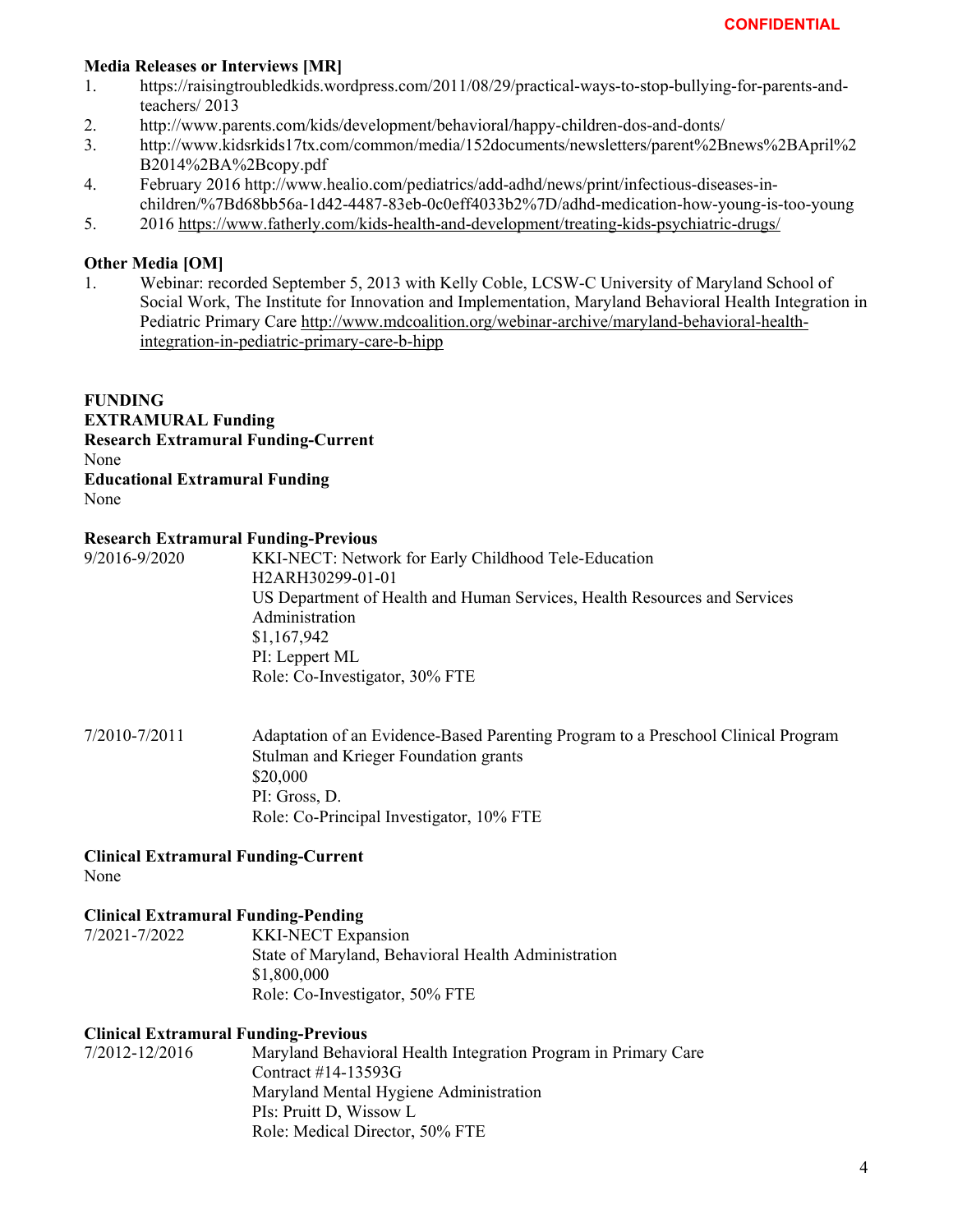#### **Clinical Extramural Funding-Previous**

7/2012-7/2015 Race to the Top, Early Learning Challenge Project #7 Early Childhood Mental Health Consultation Maryland State Department of Education \$800,000 PI: Wissow L Role: Consultant, 20% FTE

**System Innovation or Quality Improvement Extramural Funding**  None

# **Other Extramural Funding**

None

#### **INTRAMURAL Funding**

**Research Intramural Funding-Current**  None

#### **Research Intramural Funding-Previous**

| 2015-2016 | Children's DEPOT Project: Improving Parenting of Young Children in Poverty           |
|-----------|--------------------------------------------------------------------------------------|
|           | <b>JHSPH Urban Health Institute Small Grant for Research and Program Development</b> |
|           | \$9.790                                                                              |
|           | Role: PI, $0\%$ (in kind support)                                                    |

2017-2018 "GROW YOUR KIDS: TREE (Talk Read Engage Encourage) Project – Promoting Positive Parent-Child Interaction with Families in Poverty during Well Child Visits Johns Hopkins Children's Center Innovations Grant Role: Consultant, 0% (in kind support)

**Educational Intramural Funding**  None

**Clinical Intramural Funding**  None

**System Innovation or Quality Improvement Intramural Funding**  None

**Other Intramural Funding**  None

#### **CLINICAL ACTIVITIES Clinical Focus**

*My clinical focus is early childhood mental health. In October 2019, I assumed the chair of the American Academy of Child and Adolescent Psychiatry's Infant and Preschool Committee, having served as one of 12 appointed members nationally since 2010. I am currently on a subcommittee of this group that is updating the AACAP's Clinical Guidelines for Infant and Early Childhood Assessment, which will define the standard of care. I edited the recently published "Clinical Guide to Psychiatric Assessment of Infants and Young Children" and wrote a chapter on observational assessment of the young child. I have chaired and been an invited panelist or discussant for multiple sessions at national and international meetings. Based on these and other academic accomplishments, I am recognized nationally as an expert in early childhood mental health integration in primary care.*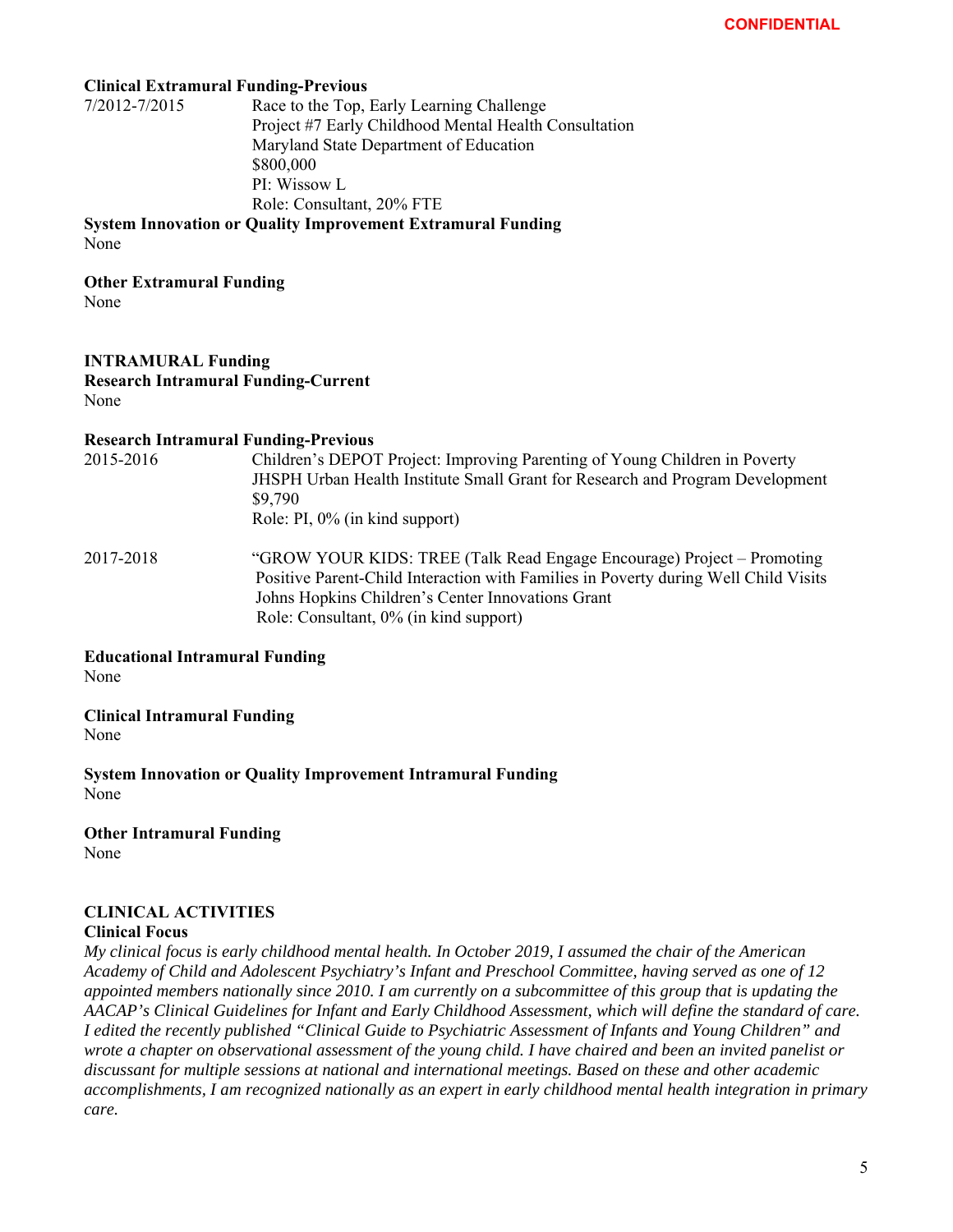#### **Certification**

#### **Medical, other state/government licensure**

1989 Maryland Medical License #D39175

#### **Boards, other specialty certification**

| 1994       | Diplomate in General Psychiatry and Neurology #38847 |
|------------|------------------------------------------------------|
| 1995       | Diplomate in Child and Adolescent Psychiatry #3928   |
| 2005, 2016 | Recertified in Child and Adolescent Psychiatry       |

#### **Clinical (Service) Responsibilities**

| 2005-2010       | 0-5 outpatient, Head Start team consultant as well as general psychiatry clinics, school-based<br>services, Bayview Community Psychiatry |
|-----------------|------------------------------------------------------------------------------------------------------------------------------------------|
| 2005-2012       | Attending, Child and Adolescent Psychiatric Day Hospital and Inpatient Units, Johns Hopkins<br>Hospital                                  |
| 2007-2012       | Director, Preschool Intensive Outpatient Program and Preschool Clinical Programs, Bayview<br><b>Community Psychiatry</b>                 |
| 2010-2012       | Medical Director, Community Child Psychiatry Programs, Johns Hopkins Hospital                                                            |
| 2012-2014       | Staff Psychiatrist, Consultant to Birth to five team, Center for Child and Family Traumatic Stress,<br>Kennedy Krieger Institute         |
| $2012$ -present | On-call rounds, Neurobehavioral Unit, Kennedy Krieger Institute                                                                          |
| $2013$ -present | Consultant, Preschool Interdisciplinary Clinic, Center for Development and Learning, Kennedy<br>Krieger Institute                        |
| $2014$ -present | Staff Psychiatrist and Attending, Outpatient Psychiatry and Resident Continuity Clinic, Kennedy<br>Krieger Institute                     |

#### **Clinical Productivity**

Present 1200 patients evaluated or treated annually, majority of evaluations are referrals from medical providers including developmental pediatricians and other psychiatrists from across Maryland as well as Virginia, West Virginia, Delaware, and Washington D.C.

#### **Clinical Draw**

2012 Treated a 4-year-old living in Zimbabwe with selective mutism whose family worked for the State Department 2014-present Treating a child who was age 4 at the start of treatment with autism and anxiety from USVI, whose family has subsequently relocated to the US for ongoing treatment 2018-present Treating a 5-year-old child of a State Department family living in Strasbourg, France

#### **Membership in or examiner for specialty board**

2016-present Fellow, American Academy of Pediatrics in Developmental Pediatrics

#### **Clinical Program Building / Leadership**

| 2005-2010       | Developed 0-5 evaluation and outpatient treatment team at Johns Hopkins Bayview         |
|-----------------|-----------------------------------------------------------------------------------------|
| 2007-2010       | Conceived and developed Preschool Intensive Outpatient Program, Johns Hopkins Bayview   |
| 2010-2011       | Deputy Medical Director, Community Child Psychiatry Programs, Johns Hopkins Bayview     |
| 2010-2012       | Medical Director, Community Child Psychiatry Programs, East Baltimore campus            |
| 2012-2016       | Medical Director, Clinical Consultation Team, Maryland Behavioral Health Integration in |
|                 | Pediatric Primary Care                                                                  |
| $2016$ -present | Project Director, KKI-NECT Network for Early Childhood Tele-Education                   |

#### **Clinical Demonstration Activities to external audience on or off campus**

None

#### **Development of nationally/internationally recognized clinical standard of care**

2016-present Member, Subcommittee of AACAP Infant and Preschool Work Group to update Clinical Guidelines for the Assessment of Children 0-5, planned publication 2021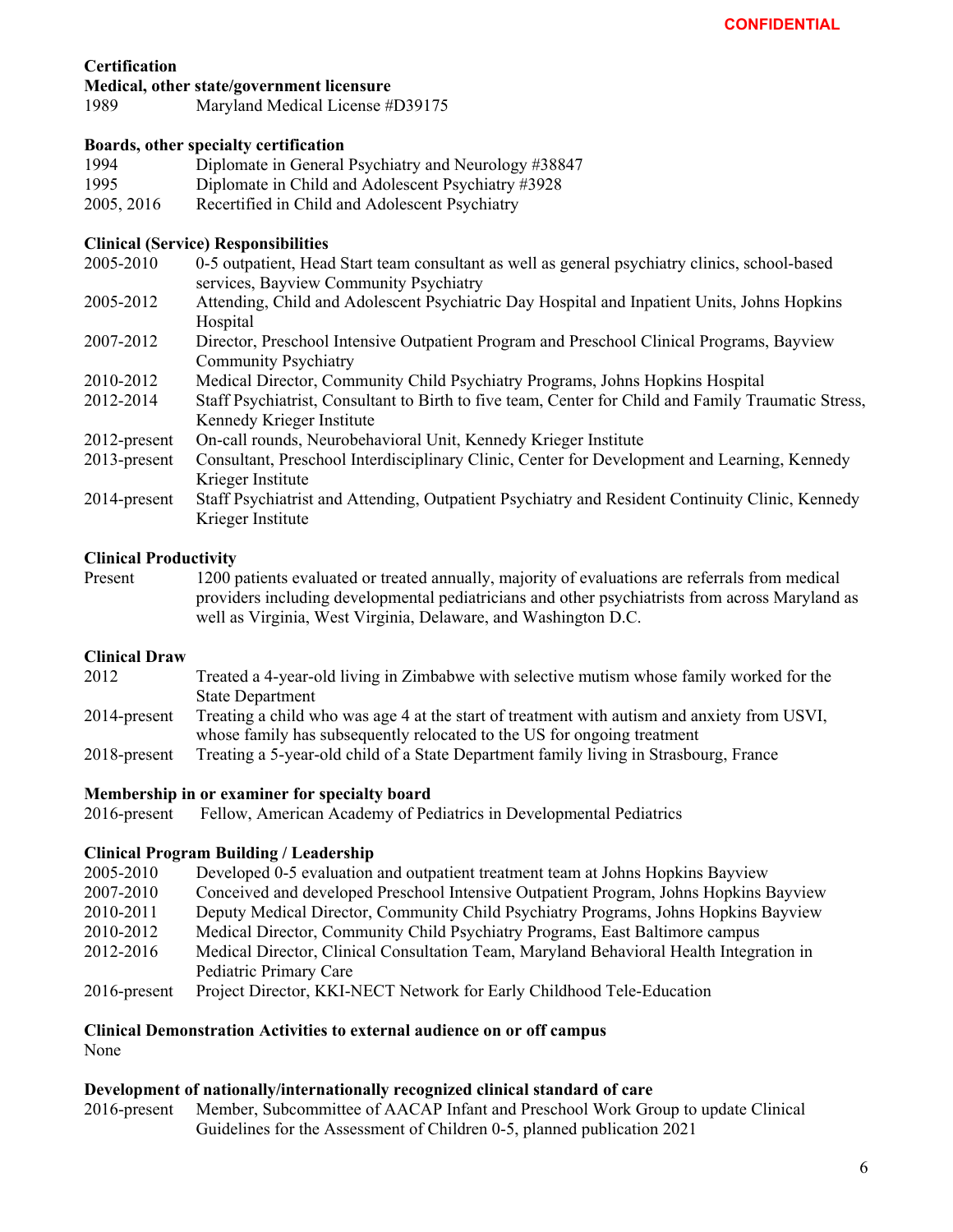#### **EDUCATIONAL ACTIVITIES**

#### **Educational Focus**

*I am nationally recognized as an educator in early childhood mental health (ECMH) and its integration into primary care. I am co-PI for Kennedy Krieger Institute's Network for Early Childhood Tele-Education, (KKINECT) which was the first ECMH and developmental ECHO in the nation and serves as a model for further ECHO projects at Kennedy Krieger, nationally and internationally. I co-lead the multidisciplinary faculty and have developed, wrote and edited over 50 modules on early childhood mental health topics. Our ECHO was recently invited with eight other sites nationally to create a community of practice as part of a SAMHSA funded Center of Excellence in Infant Mental Health Consultation at Georgetown University. At AACAPs annual meeting from 2015 to 2020 I have presented at a complete capacity workshop on early childhood assessment and chaired clinical presentation addressing ECMH and primary care integration. In 2018, I was named an AACAP Distinguished Fellow for my educational contributions.*

**Teaching**

#### **Classroom instruction**

JHMI/Regional

- 2006-present Lecturer, Child Psychiatry Resident Seminars, 5 lecture series on preschool mental health: social and emotional development, psychiatric assessment, diagnostic systems, evidence based interventions and psychopharmacology
- 2010-present Lecturer, Child Psychiatry Residents Summer Crash Course, 1 lecture on Community Resources and Systems of Care
- 2010-2015 Guest lecturer for "Emerging Issues in Mental Health and Well Being" class for Maxie Collier Scholars at Coppin State University, Baltimore, MD
- 2012-present Guest lecturer for University of Maryland child psychiatry fellows "So you want to be a preschool psychiatrist?"
- 2014 Recorded lectures for Johns Hopkins University School of Nursing psychiatric nurse practitioner program in childhood depression, child mental status exam, and preschool psychopharmacology

#### **Clinical instruction**

JHMI/Regional 1997-2001 Attending,  $1<sup>st</sup>$  and  $2<sup>nd</sup>$  year child psychiatry residents; outpatient psychiatry service. 52 weeks each year, Children's National Medical Center 2005-2012 Attending, 1<sup>st</sup> year child psychiatry residents, 4<sup>th</sup> year general psychiatry residents, and 3rd year pediatric residents; outpatient psychiatry service, 8-16 weeks each year, Johns Hopkins Bayview Medical Center 2010-2012 Attending / Medical Director,  $2<sup>nd</sup>$  year child psychiatry residents,  $3<sup>rd</sup>$  year pediatric residents, Child Psychiatry Community Mental Health Center. Daily supervision, 52 weeks each year, Johns Hopkins Hospital 2005-present Supervisor,  $1<sup>st</sup>$  and  $2<sup>nd</sup>$  year child psychiatry residents; longitudinal supervision, 52 weeks each year, Johns Hopkins Hospital 2006-2012 Attending, 2nd year child psychiatry residents; Resident Clinical Rotation in Early Childhood Mental Health. 52 weeks per year, Johns Hopkins Hospital 2013 Preceptor, 1<sup>st</sup> year medical students, Transition to Wards and Brain Mind Body. 8 weeks, Johns Hopkins 2014-present Attending, child psychiatry residents; Continuity Clinic. Half-day weekly clinical supervision, 50 weeks each year, Kennedy Krieger Institute 2016-2017 Attending,  $1^{st}$  year child psychiatry residents; Weekly rotation of 6 first year child psychiatry residents for 4 weeks in outpatient behavioral health integration in pediatric primary care. 4 weeks each year, Johns Hopkins Hospital 2020-present Attending, Teaching Excellence in Neurodevelopmental Disorders(TEND) clinic, half-day weekly to JHH medical students, JHH and Sinai pediatrics residents, KKI neurodevelopmental medicine residents, JHH adult and child psychiatry residents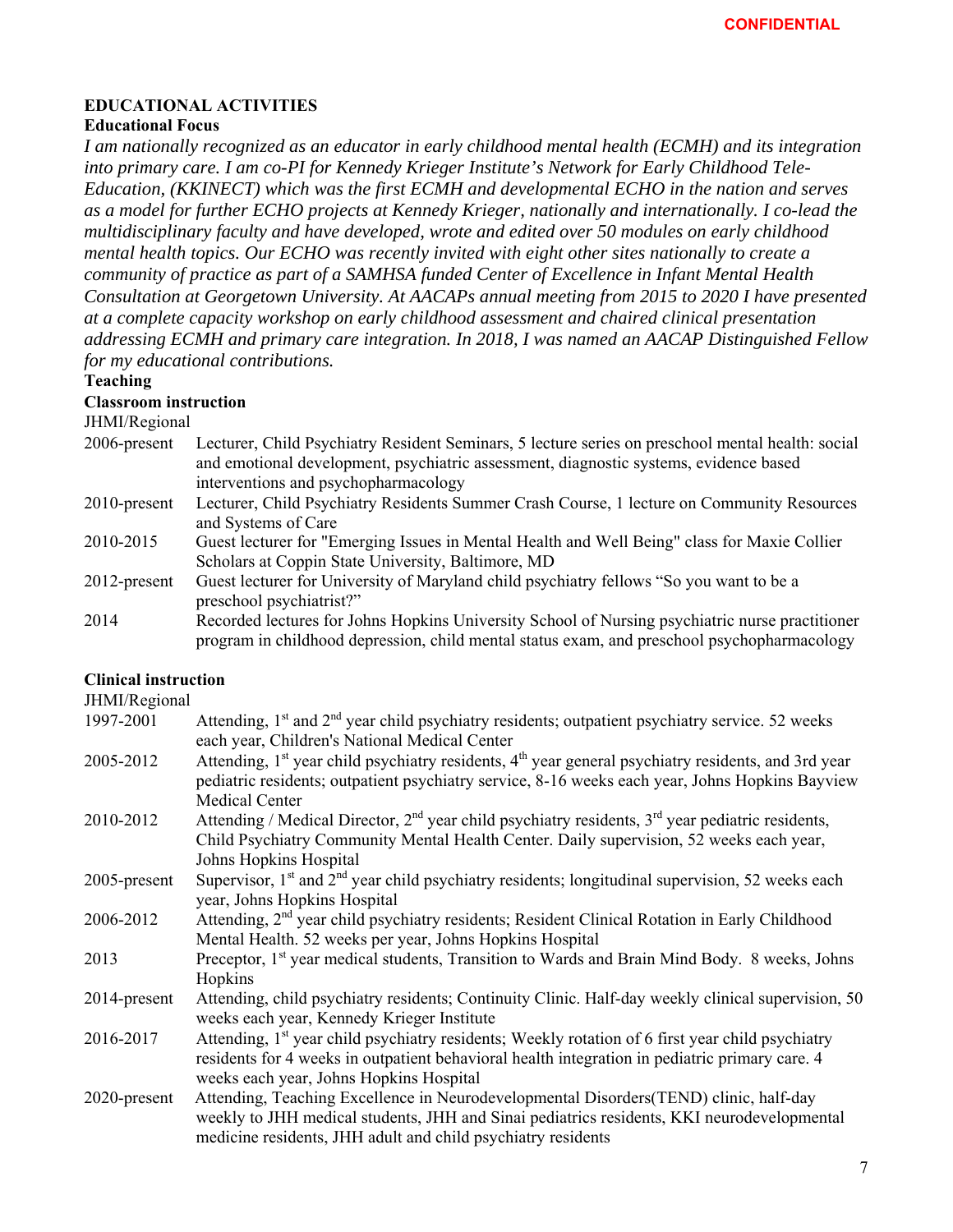#### **CME instruction**

|  | JHMI/Regional |  |
|--|---------------|--|
|  |               |  |

| 51111111110011011 |                                                                                                  |
|-------------------|--------------------------------------------------------------------------------------------------|
| 2013              | Lecturer, Early Childhood Mental Health Learning Collaborative for pediatricians, Hagerstown,    |
|                   | MD                                                                                               |
| 2014              | Lecturer, Early Childhood Mental Health Learning Collaborative, White Hall, MD                   |
| 2014              | Lecturer, "Hot Topics in Developmental Pediatrics" for pediatric practitioners, Easton, MD       |
| 2015              | Lecturer, Early Childhood Mental Health Learning Collaborative, Salisbury MD                     |
| 2015              | Lecturer, Early Childhood Mental Health Learning Collaborative, Upper Marlboro, MD               |
| 2016-2020         | Lecturer, Kennedy Krieger Institute Network for Early Childhood Tele-Education, Baltimore,       |
|                   | MD                                                                                               |
| National          |                                                                                                  |
| $2014$ -present   | Workshop Chair, AACAP workshop "Psychiatric Assessment of the Very Young Child in the            |
|                   | Clinic" paid workshop, limited to 30 attendees, has sold out yearly for a total of 150 attendees |

# **Workshops/seminars**

|              | Johns Hopkins Medical Institutions/Regional                                                                                                                                                                                            |
|--------------|----------------------------------------------------------------------------------------------------------------------------------------------------------------------------------------------------------------------------------------|
| 2007         | Chair, Baltimore Mental Health Systems, Preschool Assessment                                                                                                                                                                           |
| 2007-present | Guest lecturer, Maryland State Early Childhood Mental Health Certificate training                                                                                                                                                      |
| 2008-present | Trainer for group leaders, Chicago Parent Program                                                                                                                                                                                      |
| 2013         | Guest lecturer, Archdiocese of Baltimore, Elementary school counselors. "Childhood Depression<br>and Extreme Responses to Stress: Non-suicidal Self-injury and Suicidal Behavior"                                                      |
| 2014         | Lecturer, Mental Health Training Interventions for Health Providers in Schools (MH-TIPS)<br>"Psychotropic Medications in Children and Adolescents                                                                                      |
| 2017         | Organizer, Baltimore City Child Care Resource Center's Emotional Wellness Conference for<br>childcare providers Baltimore, MD "Behavioral Challenges: Engaging Positively with Young<br>Children and Encouraging Pro-Social Behaviors" |
| 2018         | Guest lecturer, Ready at Five regional conference "Understanding the Impact of Adverse<br>Childhood Events"                                                                                                                            |
| National     |                                                                                                                                                                                                                                        |
| 2019         | Lecturer, Zero to Three National Training Institute Ft. Lauderdale, FL Pre-institute workshop:<br>"Infant and Early Childhood Mental Health — Clinical Guide to Mental Health Assessment of                                            |

#### **Mentoring**

# **Pre-doctoral Advisees /Mentees**

Infants and Young Children"

| 2010      | Alexandra Kornbluh, [Hopkins University neuroscience undergraduate] currently Hopkins              |
|-----------|----------------------------------------------------------------------------------------------------|
|           | Medical School Graduate provided internship opportunity and career mentorship in psychiatry        |
| 2010      | Danielle Barcek, [Yale University psychology undergraduate] recent Mt Sinai medical school         |
|           | graduate. Provided internship opportunity and career mentorship in medicine vs psychology,         |
|           | current applicant to child psychiatry fellowship                                                   |
| 2012-2016 | Emily Hoppe, JJohns Hopkins University School of Nursing Honors Student RNJ, provided              |
|           | mentorship for honors project; provided clinical supervision for Vanderbilt University psychiatric |
|           | nurse practitioner (PNP) program for 1 year, currently in the Hopkins School of Nursing Doctoral   |
|           | program. Co-authored BC2.                                                                          |
| 2009-2011 | Shelley Eisbach, [PhD Johns Hopkins School of Nursing] currently faculty member at Duke.           |
|           | Sponsored post-doctoral clinical work and provided weekly supervision. Co-authored BC2, OR5        |
|           |                                                                                                    |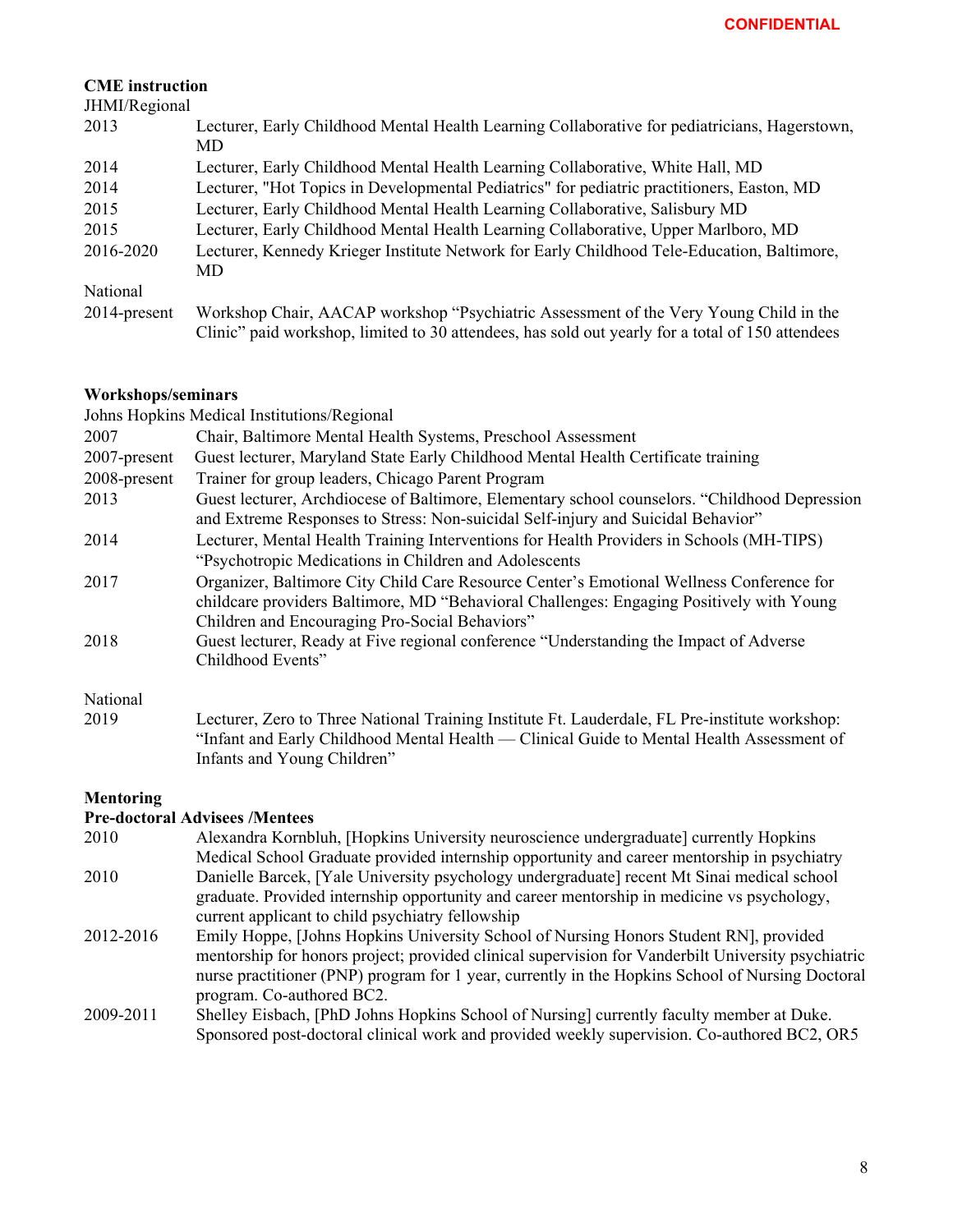#### **Post-doctoral Advisees/Mentees**

| 2010-2011       | Bhavin Dave, M.D. [Hopkins child psychiatry resident] currently director of preschool psychiatry  |
|-----------------|---------------------------------------------------------------------------------------------------|
|                 | clinic at Childrens National Medical Center. Provided early childhood mental health career        |
|                 | guidance. Invited his authorship for a chapter in Frankel F, Harrison J, Njoroge W (Eds) 2019.    |
| 2012-2014       | Sean Pustilnik, M.D. [Hopkins chief child psychiatry resident] currently medical director of      |
|                 | integrated care clinics at Georgetown. Mentor and career advisee for integrated care/consultation |
| 2013-2015       | Pramit Rastogi, M.D. [Hopkins child psychiatry resident] previously KKI faculty. Weekly           |
|                 | supervision and career guidance                                                                   |
| 2017-2019       | Ross Goodwin, M.D [Hopkins child psychiatry resident] weekly supervision and co-authored          |
|                 | RA2                                                                                               |
| $2018$ -present | Nadia Zaim, M.D [Hopkins child psychiatry resident], now JHH faculty. Co-presenter APA 2017,      |
|                 | co-authored RA3                                                                                   |
| 2020-present    | Bishara Bhasi, M.D. [Hopkins child psychiatry resident] appointed as trainee member to AACAP      |
|                 | Infant and Preschool Committee, co-authored BC4                                                   |
|                 |                                                                                                   |

#### **Thesis committees**

None

#### **Educational Program Building / Leadership**

| 2007            | Established resident rotation in preschool mental health at JHBMC                              |
|-----------------|------------------------------------------------------------------------------------------------|
| 2007            | Developed lecture series for child residents in preschool mental health                        |
| 2010            | Developed lecture series for mental health clinicians in preschool mental health               |
| 2012-2016       | Behavioral Health Integration in Pediatric Primary Care (BHIPP) inaugural medical director,    |
|                 | authored manual of consultation                                                                |
| $2016$ -present | Developing a KKI multi-level, multi-learner curriculum in developmental and behavioral         |
|                 | disorders in young children with colleagues in developmental pediatrics, behavioral psychology |
|                 | and neurodevelopmental medicine                                                                |

**Education Demonstration Activities to external audiences** 

None

#### **RESEARCH ACTIVITIES**

#### **Research Focus**

*My research focus is aligned with my clinical interests and program building in the areas of early childhood mental health assessment and interventions as well as behavioral health integration in pediatric primary care. My interest is in growing the evidence base for interventions in both these areas.* 

#### **Research Program Building / Leadership**

2009-2011 Co-founder of Preschool Research Group with Dr. Deborah Gross JHSON

**Research Demonstration Activities**  None

**Inventions, Patents, Copyrights**  None

**Technology Transfer Activities**  None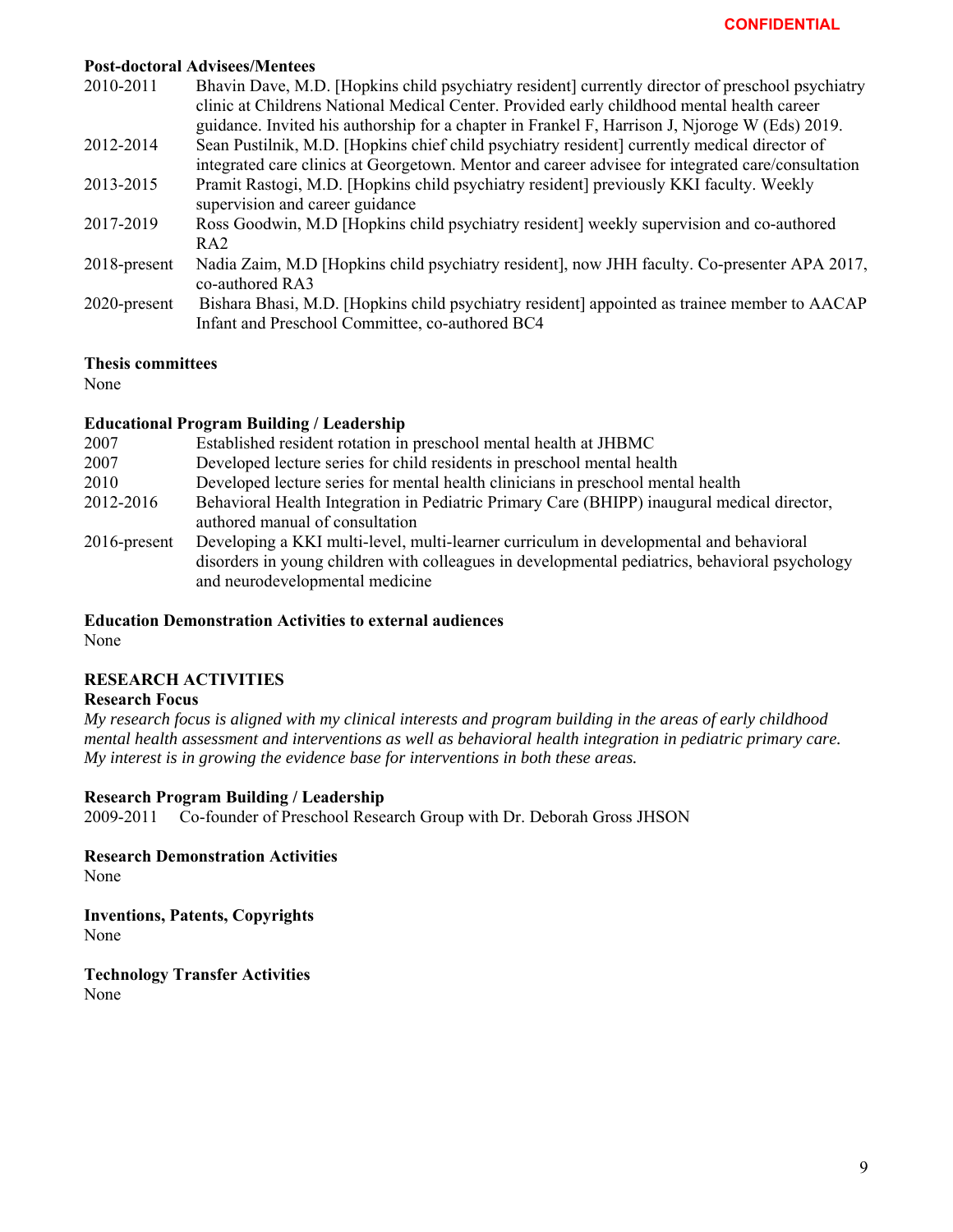#### **SYSTEM INNOVATION AND QUALITY IMPROVEMENT ACTIVITIES System Innovation Focus**

*Collaborative Care/Behavior Health Integration My focus is improving early childhood mental health services and integration of mental health in pediatric primary care. I am project manager for a multidisciplinary HRSA-funded ECHO project for pediatric providers 9 in underserved, school based health centers in Maryland, and West Virginia provides both case consultation and didactic education.*

#### **System Innovation and Quality Improvement Efforts within JHMI**

2016-present KKI-NECT, Kennedy Krieger Institute Network for Early Childhood Tele-Education, an ECHO model of weekly virtual clinic of topics in early childhood emotional and developmental concerns, with pediatricians in underserved area of Maryland and nurse practitioners in school based health centers

#### **System Innovation and Quality Improvement efforts outside of JHMI**

- 2012-2016 Behavioral Health Integration in Pediatric Primary Care (BHIPP) project of training and consultation to pediatric primary care providers throughout the state of Maryland 50% effort, Medical Director
- 2012-2017 State of Maryland Virtual Psychopharmacology Project, monitoring and setting protocol for psychiatric medication of children and adolescents in Maryland

#### **System Innovation and Quality Improvement Program Building/Leadership**

2012-2016 Medical Director, Maryland Behavioral Health Integration in Pediatric Primary Care

# **ORGANIZATIONAL ACTIVITIES**

#### **Institutional Administrative Appointments**

- 2009-2011 Resident Education Committee, Johns Hopkins Bayview Medical Center
- 2010-2012 Child Psychiatry Clinical Leadership Committee, Johns Hopkins Hospital
- 2013-present Telehealth Committee, Kennedy Krieger Institute, appointed co-chair 2020
- 2014-present Clinical Competency Committee, Johns Hopkins Hospital Child Psychiatry Residency

#### **Editorial Activities**

**Editorial Board appointments** 

None

*.* 

#### **Journal Peer Review Activities**

2012-present Reviewer, Journal of the American Academy of Child and Adolescent Psychiatry

2019-present 1. BJPsychOpen-20-0013.R1: "Household chaos, maternal depression, prenatal SSRI antidepressant exposure and executive functions in 6-year-old children"

> 2. Clinical Medical Insights: Pediatrics PDI-20-0005 - A triage tool to optimise access to child mental health services: an exploratory study.

> 3. "Risk of seizures associated with antipsychotic treatment in pediatrics with psychiatric disorders: a nested case–control study in Korea" for *European Child & Adolescent Psychiatry*. 4."Pre-schoolers referred to a Child and Adolescent Mental Health Clinic: A hospital quality improvement report." for *Clinical Medicine Insights: Pediatrics*.

5. "Review of the Clinical Approach to the Treatment of Disruptive Mood Dysregulation Disorder" for International Review of Psychiatry

6. "A Multi-method and Multi-Informant Approach to Assessing Posttraumatic Stress Disorder (PTSD) in Children" for International Review of Psychiatry

7. "Antipsychotic Prescribing to Medicaid-enrolled Youth in Philadelphia, 2014-2018" for Pediatrics

**Other peer review activities**  None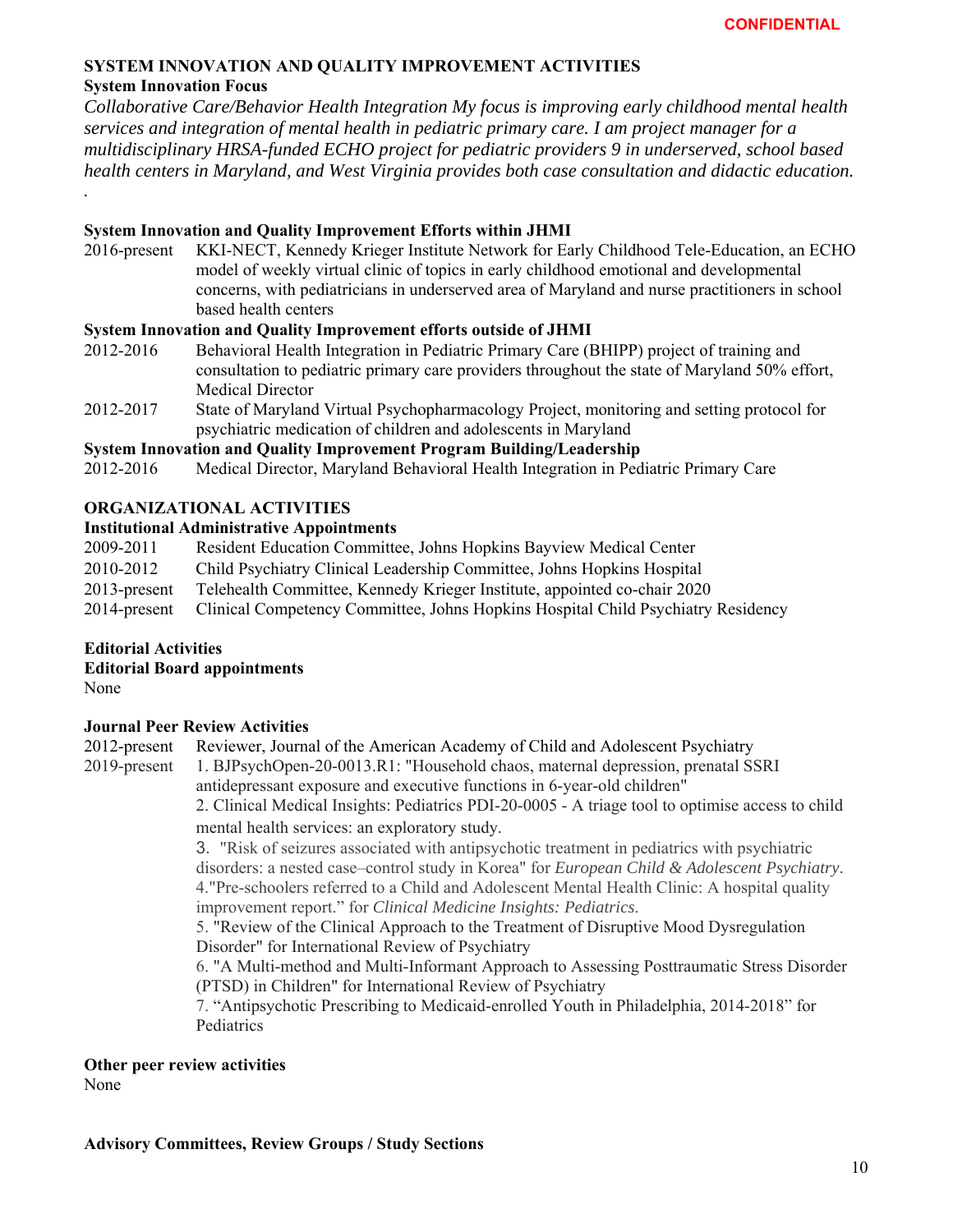| 2006-present                                               | Member, Maryland State Steering Committee for Early Childhood Mental Health                                                                        |  |
|------------------------------------------------------------|----------------------------------------------------------------------------------------------------------------------------------------------------|--|
| 2006-present                                               | Member, Advisory Board, Baltimore City Child Care Resource Center                                                                                  |  |
| 2010-present                                               | Appointed member, American Academy of Child and Adolescent Psychiatry Committee for<br>Infant and Preschool Psychiatry, assumed chair October 2019 |  |
| $2010$ -present                                            | Advisory Board, Taghi Modaressi Center for Infant Study, University of Maryland Department of<br>Psychiatry                                        |  |
| 2012-2018                                                  | Member, Advisory Board, EPIC study Kennedy Krieger Institute Center for Child and Family<br><b>Traumatic Stress</b>                                |  |
| <b>Advisory Committees, Review Groups / Study Sections</b> |                                                                                                                                                    |  |
| 2013-2018                                                  | Consultant, Maryland Project LAUNCH (Linking Actions for Unmet Needs in Children's Health)<br>Young Child Wellness Counsel                         |  |
| 2015-2018                                                  | Co-chair, Maryland chapter American Academy of Pediatrics, Task Force on Poverty                                                                   |  |
| $2017$ -present                                            | Maryland State Council on Child Abuse and Neglect                                                                                                  |  |
| 2018-present                                               | Founding member, Maryland-DC Association for Infant Mental Health                                                                                  |  |
| $2019$ -present                                            | Governor-appointed member, Maryland Behavioral Health Advisory Board                                                                               |  |

# **Professional Societies**

| 1986-present    | American Academy of Child and Adolescent Psychiatry                   |
|-----------------|-----------------------------------------------------------------------|
|                 | Member, Infant and Preschool Committee, 2010-2019; chair October 2019 |
| 1986-present    | American Psychiatric Association                                      |
| 1988-present    | Maryland Psychiatric Society                                          |
| 1988-present    | Maryland Regional Council for Child and Adolescent Psychiatry         |
| 2014-present    | Maryland Chapter, American Academy of Pediatrics, affiliate member    |
|                 | Member, Emotional Health Committee, 2013-present                      |
|                 | Co-chair, Task Force on Poverty, 2014-2017                            |
| $2015$ -present | American Academy of Pediatrics, FAAP in developmental pediatrics      |
| $2018$ -present | Maryland-DC Association for Infant Mental Health, President           |

#### **Conference Organizer**

| Regional |                                                                                                                                                                                 |
|----------|---------------------------------------------------------------------------------------------------------------------------------------------------------------------------------|
| 2014     | Hot Topics in Behavioral Pediatrics, Memorial Hospital Easton, MD                                                                                                               |
| 2016     | "Grow Your Kids" Conference for parents and parenting coaches, The Family Tree, Baltimore,                                                                                      |
|          | MD.                                                                                                                                                                             |
| 2016     | Maryland Chapter AAP "Grow Your Kids" Conference for pediatricians, Dorchester County and<br>Baltimore City 2017 Baltimore City Child Care Resource Center's Emotional Wellness |
|          | Conference for child care providers Baltimore, MD "Behavioral Challenges: Engaging Positively                                                                                   |
|          | with Young Children and Encouraging Pro-Social Behaviors"                                                                                                                       |

# **Session Chair**

| National  |                                                                                               |
|-----------|-----------------------------------------------------------------------------------------------|
| 2014-2020 | American Academy of Child and Adolescent Psychiatry Annual Meeting workshop                   |
|           | "Psychiatric Assessment of the Very Young Child in the Clinic"                                |
| 2015      | Zero to Three National Training Institute, field presentation "Early                          |
|           | Childhood Mental Health Learning Collaborative for Pediatric Primary Care Providers:          |
|           | Development, Impact and Lessons Learned" Seattle, WA                                          |
| 2015      | American Academy of Child and Adolescent Psychiatry Annual Meeting clinical perspective       |
|           | "Models of Collaborative Care and Intra-Professional Education within Child Psychiatry Access |
|           | Programs" San Antonio, TX                                                                     |
| 2017      | American Psychiatric Association Annual Meeting "Preschool Psychiatric Assessment in a        |
|           | Clinical Setting" San Diego, CA                                                               |
| 2017      | American Academy of Child and Adolescent Psychiatry Annual Meeting clinical perspective       |
|           | "Update on Regulation in Young Children: Emotion, Feeding and Sleep" Washington, DC           |

# **Session Chair**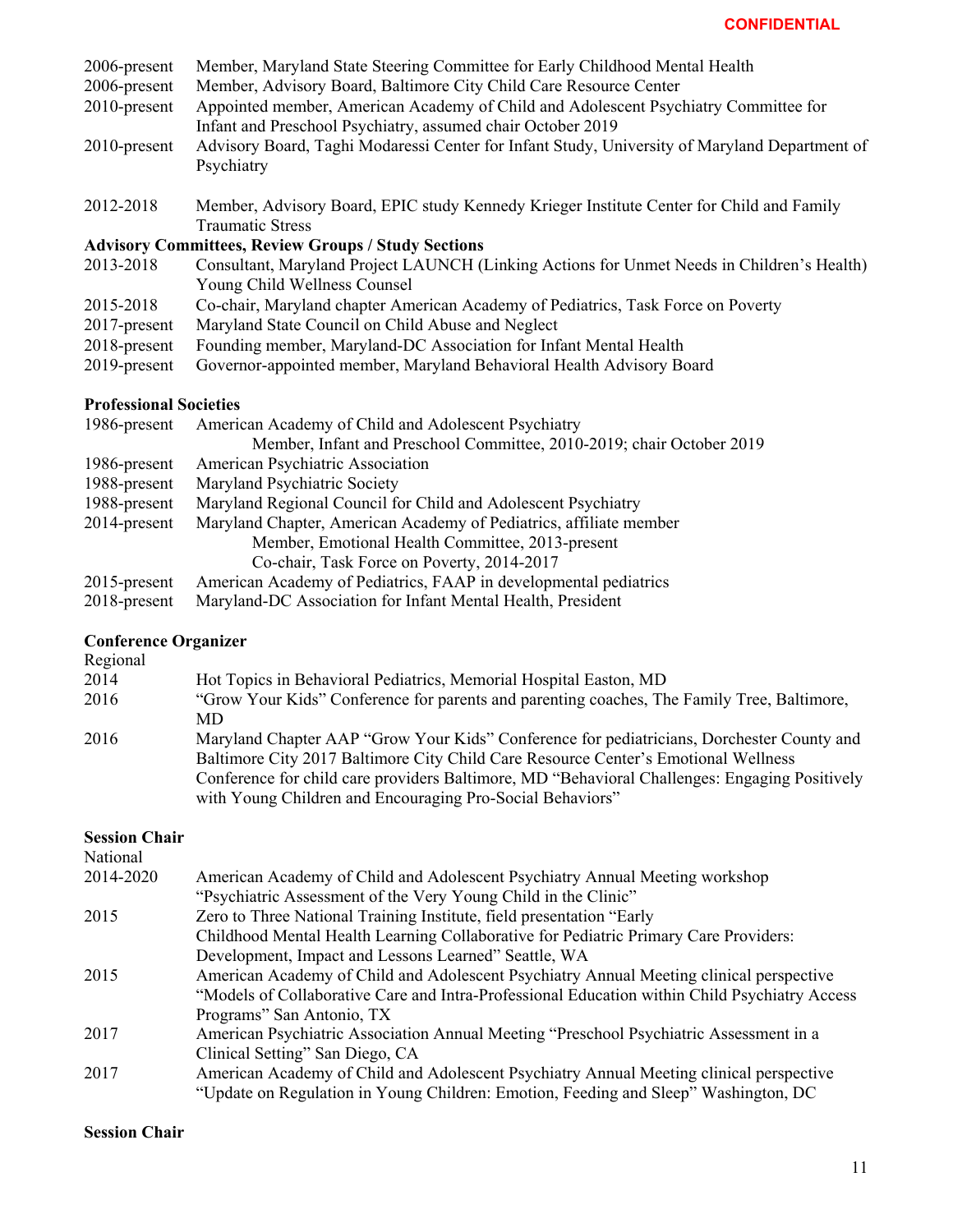| 2018 | American Academy of Child and Adolescent Psychiatry Annual Meeting clinical perspective        |
|------|------------------------------------------------------------------------------------------------|
|      | "Update on Innovative and Evidence-Based Therapeutic Interventions for Infants and             |
|      | Preschoolers" Seattle, WA                                                                      |
| 2018 | American Academy of Child and Adolescent Psychiatry Annual Meeting special interest study      |
|      | group "Using the Project ECHO Model of Tele-education and Consultation in Rural US and         |
|      | Canada to Address Child Mental Health" Seattle WA                                              |
| 2020 | American Academy of Child and Adolescent Psychiatry Annual Meeting, San Francisco, CA          |
|      | (virtual) "Approaches to Training Clinicians in Perinatal, Infant, and Preschool Mental Health |
|      | from Academia to Pakistan"                                                                     |
| 2020 | American Academy of Child and Adolescent Psychiatry Annual Meeting, San Francisco, CA          |
|      | (virtual) "Treating Infants, Toddlers and Preschoolers Across Multiple Settings-               |
|      | Challenges/Innovative Strategies/Creative Solutions"                                           |
|      |                                                                                                |
|      |                                                                                                |

# International<br>2021

2021 29<sup>th</sup> European Congress of Psychiatry, European Psychiatric Association virtual "Adaptations of the Project ECHO Model of Tele-education to Address Child Mental Health Disparities Internationally"

# **Consultantships**

None

# **RECOGNITION**

# **Awards, Honors**

| AWALUS, LIUIIULS                                                                                 |
|--------------------------------------------------------------------------------------------------|
| Charles A. Dana Scholar, Middlebury College                                                      |
| American Academy of Directors of Psychiatric Residency Training Ginsberg Award for               |
| <b>Excellence in Teaching</b>                                                                    |
| Departmental nomination for Doris Duke Clinical Scientist Development Award                      |
| Child and Adolescent Psychiatry Teaching Award (presented annually to one child psychiatry       |
| faculty member, chosen by residents)                                                             |
| Child and Adolescent Psychiatry Teaching Award                                                   |
| Child and Adolescent Psychiatry Teaching Award                                                   |
| Inaugural James Harris award for clinical teaching, chosen by child psychiatry residents         |
| Division of Child and Adolescent Psychiatry letter of recognition of excellence and commitment   |
| to resident education                                                                            |
| American Academy of Pediatrics Special Achievement Award for Distinguished Service and           |
| Dedication to the Mission and Goals of the Academy for work on the Maryland Chapter's            |
| Poverty Task Force to create a parenting curriculum to target low income, high risk families and |
| to promote resiliency through positive relationships                                             |
| Nominated for Kennedy Krieger Institute's Arabella Leet Clinical Excellence Award                |
| American Academy of Child and Adolescent Psychiatry, Distinguished Fellow                        |
| Appa Rao lecture, award from Buddhi Clinic, Chennai, India for contributions to the field of     |
| neuropsychiatry                                                                                  |
| Johns Hopkins Institute for Excellence in Education Outstanding Educator Award in                |
| Innovation                                                                                       |
|                                                                                                  |
|                                                                                                  |

#### **Invited Talks**

JHMI/Regional

| 0.1111111110111111 |                                                                                            |
|--------------------|--------------------------------------------------------------------------------------------|
| 1999               | Grand Rounds, Children's National Medical Center, Washington D.C., "Post-traumatic Feeding |
|                    | Disorder"                                                                                  |
| 2008               | Grand Rounds, Department of Psychiatry, Johns Hopkins Hospital, "Preschool Mental Health"  |
|                    | Undate"                                                                                    |
| 2009               | Grand Rounds, Department of Psychiatry, Johns Hopkins Hospital, "Infantile Anorexia"       |
|                    |                                                                                            |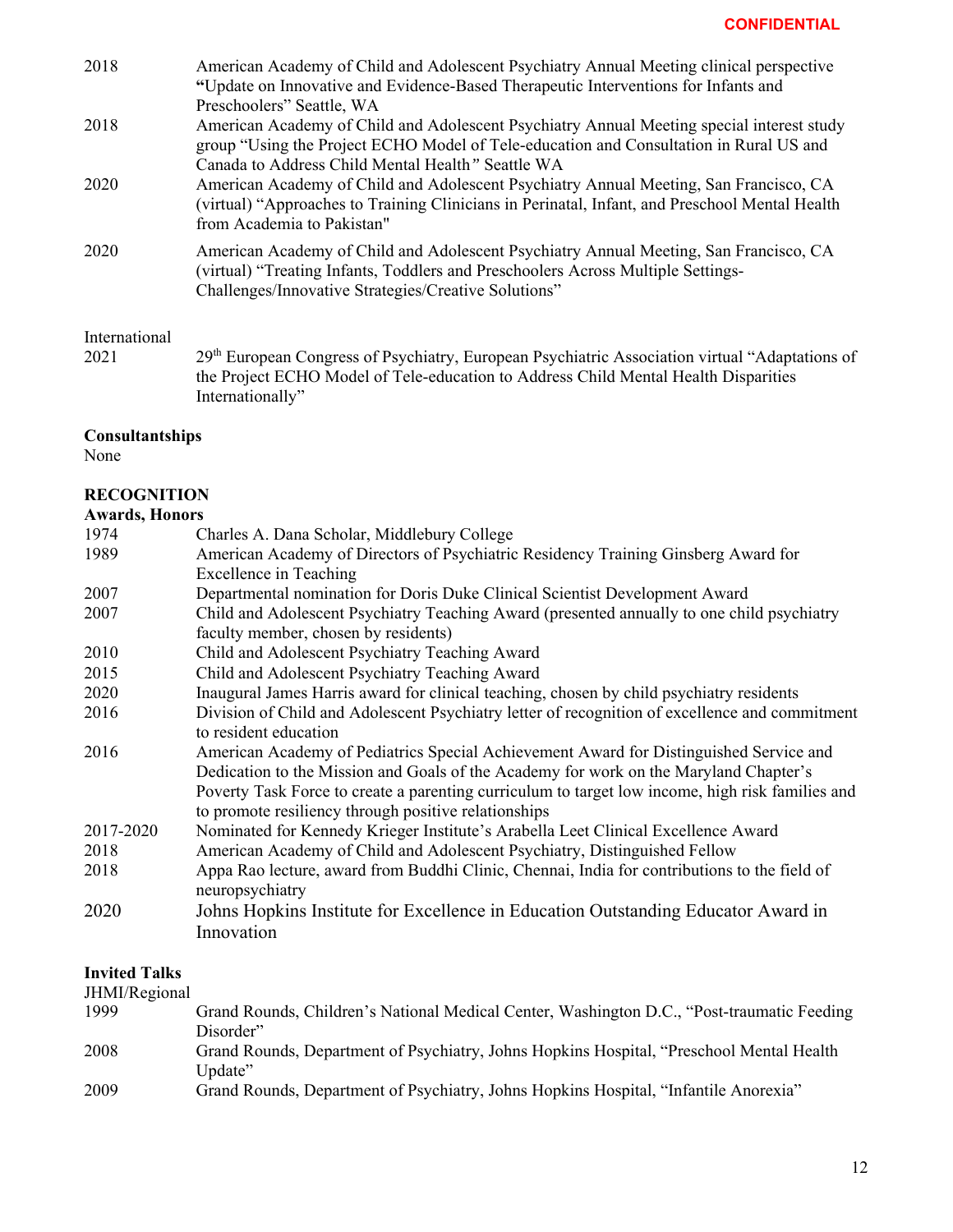# **CONFIDENTIAL**

| 2009         | Kennedy Krieger Institute, Spectrum of Developmental Disabilities XXXI: "A Pragmatic View of                                                                                                                                                                                                                                   |
|--------------|--------------------------------------------------------------------------------------------------------------------------------------------------------------------------------------------------------------------------------------------------------------------------------------------------------------------------------|
|              | the Social Brain"                                                                                                                                                                                                                                                                                                              |
| 2010<br>2012 | Maryland Systems of Care Training Institute "Teaching Parenting Skills in Early Childhood"<br>Preschool Psychiatric Assessment and Evidence-Based Interventions for Virginia Council of<br>Child and Adolescent Psychiatry Annual Meeting, cosponsored with Virginia Chapter of<br>American Academy of Pediatrics, Richmond VA |
| 2013         | Maryland State Child and Adolescent Mental Health Conference "Maryland Behavioral Health in<br>Pediatric Primary Care Update"                                                                                                                                                                                                  |
| 2013         | Grand Rounds, Department of Pediatrics, University of Maryland Medical Center, "Maryland<br>Behavioral Health Integration in Pediatric Primary Care"                                                                                                                                                                           |
| 2013         | Grand Rounds, Department of Pediatrics, Cumberland General Hospital, Cumberland<br>Maryland "Depression in Pediatric Primary Care"                                                                                                                                                                                             |
| 2013         | Collaborative Pediatrics/Psychiatry Rounds, Suburban Hospital, "Behavioral Health Integration<br>in Maryland"                                                                                                                                                                                                                  |
| 2013         | Maryland Department of Mental Health and Hygiene/Maryland Medicaid Pharmacy Program<br>CME, "Diagnosis and Treatment of ADHD in Preschoolers and Behavioral<br>Health Integration Update"                                                                                                                                      |
| 2014         | Grand Rounds, Department of Pediatrics, Peninsula Regional Medical Center, Salisbury, MD.<br>"Pediatric Psychopharmacology-Keeping It Simple"                                                                                                                                                                                  |
| 2014         | Grand Rounds, Frederick Memorial Hospital, Frederick MD, "Maryland BHIPP, Supporting an<br>Integrated Model of Care"                                                                                                                                                                                                           |
| 2014         | State Council on Child Abuse and Neglect "Maryland BHIPP, Supporting an Integrated Model of<br>Care"                                                                                                                                                                                                                           |
| 2014         | Maryland Chapter, American Academy of Pediatrics Annual Meeting, "Pediatric<br>Psychopharmacology Update"                                                                                                                                                                                                                      |
| 2014         | Sheppard Pratt Child and Adolescent Grand Rounds, "Early Childhood Mental Health: A Local<br>Perspective"                                                                                                                                                                                                                      |
| 2015         | Antietam Pediatrics, Hagerstown Maryland; "ADHD Medications in Pediatric Primary Care"                                                                                                                                                                                                                                         |
| 2015         | Center for Development and Learning Retreat, KKI; "Anxiety Update: Psychopharmacologic and<br>Non-Psychopharmacologic Interventions"                                                                                                                                                                                           |
| 2015         | 15th Annual Maryland School Health Interdisciplinary Program: Innovation in School Health:<br>Expansion, Coordination, and Practice Advancement Keynote speaker: "Psychiatric Consultation<br>in Schools"                                                                                                                      |
| 2015         | Changing Minds Community Conference: "Small Steps, Big Differences" Prince George's<br>County Special Needs Identification Physician Support Program, "Preschool<br>Psychopharmacology"                                                                                                                                        |
| 2015         | Maryland Chapter, American Academy of Pediatrics Executive Committee Meeting, Med Chi<br>Headquarters, update Task Force on Poverty                                                                                                                                                                                            |
| 2015         | CNHN Future of Pediatrics 2015 "Mental Health Integration in Primary Care: Innovative Care<br>Delivery Models" Washington, D.C.                                                                                                                                                                                                |
| 2016         | Pediatric Academic Society Meeting, Baltimore MD, Poster Presentation "Developmental and<br>Trauma-Related Disorder Comorbidity in Preschool Behavioral Health Consultations to Primary<br>Care"                                                                                                                               |
| 2016         | Project LAUNCH (Linking Actions for Unmet Needs in Children's Health) National Grantee<br>Meeting, Washington, D.C. "Maryland LAUNCH: Integration of Behavioral Health into Primary<br>Care in Prince George's County and the State of Maryland; Development, Impact, and Lessons<br>Learned"                                  |
| 2016         | Maryland Assembly on School Based Health Care Annual Conference Linthicum, MD<br>"Screening for Depression in School Based Health Centers"                                                                                                                                                                                     |
| 2016         | Maryland Chapter AAP, "Grow Your Kids" Conference, Dorchester County MD "Adverse<br>Childhood Events and Toxic Stress"                                                                                                                                                                                                         |
| 2017         | Maryland Behavioral Health Administration Child and Adolescent Conference: Integrating<br>Clinical Intervention within a Behavioral Health Approach Baltimore, MD "Screening for<br>Adverse Childhood Events and Chronic Stress"                                                                                               |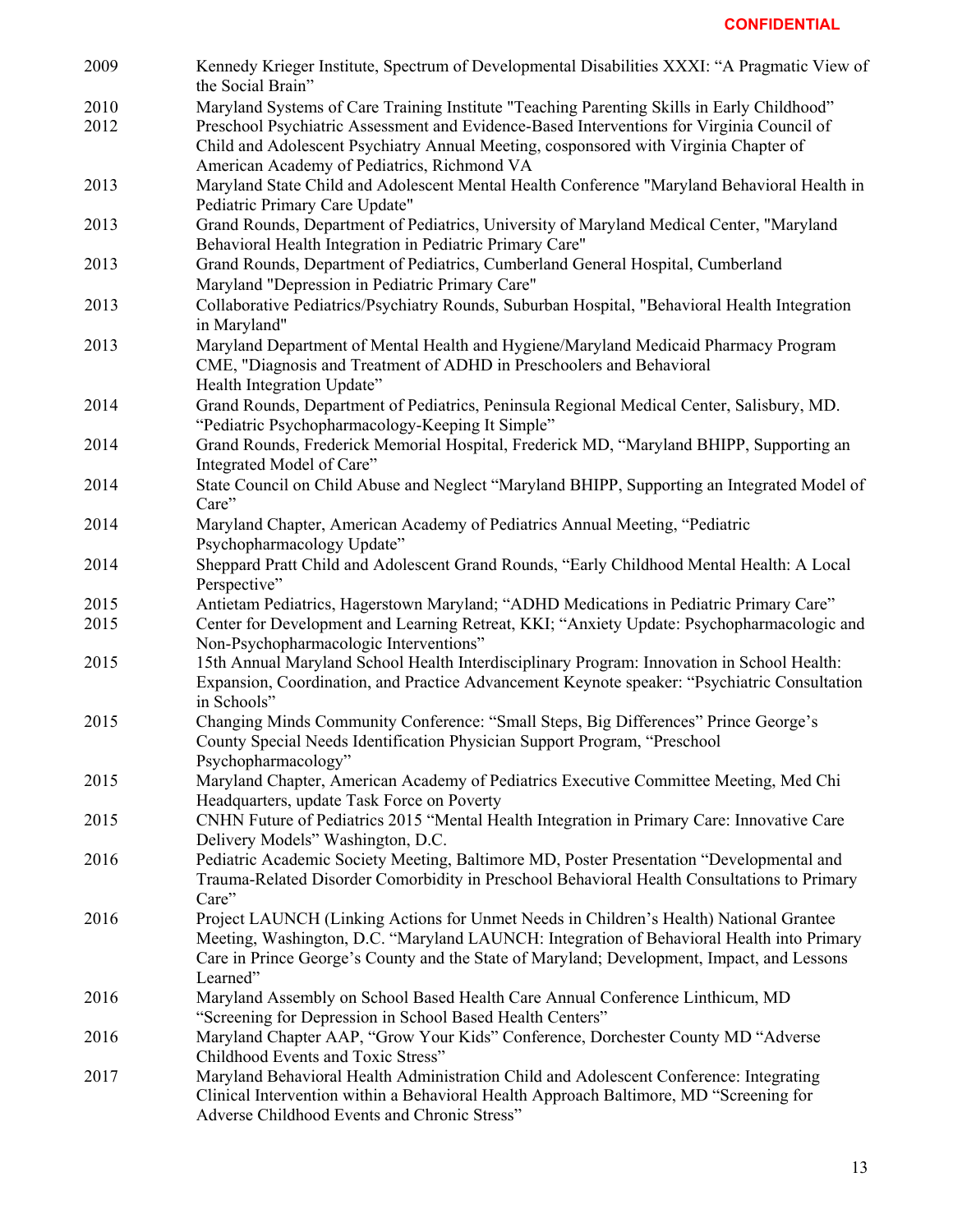| 2017     | Maryland Rural Health Association 2017 Rural Health Conference - Accelerating Change in<br>Rural MD: Upstream and Downstream Strategies. McHenry, MD "KKI-NECT: A Telehealth<br>Network Learning Collaborative for Developmental, Emotional and Behavioral Disorders in<br>Early Childhood"                                                                                                    |
|----------|------------------------------------------------------------------------------------------------------------------------------------------------------------------------------------------------------------------------------------------------------------------------------------------------------------------------------------------------------------------------------------------------|
| 2017     | Pediatrics for the Practitioner 2017 Update, Baltimore, MD "ADHD"                                                                                                                                                                                                                                                                                                                              |
| 2017     | Maryland Chapter American Academy of Pediatrics "Grow Your Kids" Conference, Med Chi,<br>Baltimore MD "Adverse Childhood Experiences and Interventions"                                                                                                                                                                                                                                        |
| 2018     | Ready at Five School Readiness Symposium: "Supporting the Whole Child: Social and<br>Emotional Learning" Linthicum, MD "Understanding the Impact of Adverse Childhood Events"                                                                                                                                                                                                                  |
| 2018     | Medical Grand Rounds, Frederick Memorial Hospital, Frederick MD "Screening and<br>Interventions for Adverse Childhood Experiences"                                                                                                                                                                                                                                                             |
| 2019     | The 26 <sup>th</sup> Annual Maryland State Council on Cancer Control Cancer Conference, Annapolis, MD<br>"The Impact of Adverse Childhood Experiences on Adult Physical and Emotional Health<br>Outcomes"                                                                                                                                                                                      |
| 2020     | Kennedy Krieger Institute, Center for Developmental and Learning Retreat on trauma<br>"Preventing ACEs and Building Resilience"                                                                                                                                                                                                                                                                |
| National |                                                                                                                                                                                                                                                                                                                                                                                                |
| 2010     | American Academy of Child and Adolescent Psychiatry Annual Meeting, New York, NY<br>Systems of Care Special Program: Early Childhood Mental Health Systems of Care: Evidence<br>Based and Best Practices, "Child Psychiatric and Other Mental Health Consultation to Early<br>Childhood Settings"                                                                                              |
| 2013     | American Academy of Child and Adolescent Psychiatry Annual Meeting, Orlando FL, Clinical<br>Symposium: "The Changing Face of Infant Mental Health: Integrated Models of Care across the<br>$U.S.$ "                                                                                                                                                                                            |
| 2015     | Mental Health Liaison Group Presentation for American Psychiatric Association's Health Policy<br>Committee, Washington, D.C. "Behavioral Health Integration"                                                                                                                                                                                                                                   |
| 2015     | American Academy of Child and Adolescent Psychiatry Annual Meeting, San Antonio, TX<br>Institute: "The Assessment and Treatment of Preschool Children: Understanding the Essentials:<br>Preschool Assessment and Treatment in the Clinic"                                                                                                                                                      |
| 2015     | Zero to Three National Training Institute, Seattle, Washington field presentation "Early<br>Childhood Mental Health Learning Collaborative for Pediatric Primary Care Providers:<br>Development, Impact and Lessons Learned"                                                                                                                                                                   |
| 2016     | American Academy of Child and Adolescent Psychiatry Annual Meeting, System of Care Special<br>Program, New York NY, Meeting the Needs of Children and Youth with Complex Behavioral<br>Health Problems in an Integrated Healthcare World. Invited panelist for "Distinct Models of<br>Integrated Care: How Might These Models Be Adapted for Children with Complex Behavioral<br>Health Needs? |
| 2017     | ECHO Institute MetaECHO 2017: Infinite Possibilities, Albuquerque, NM "Lessons Learned<br>from the First 6 Months of KKI-NECT: Kennedy Krieger Institute Network for Early Childhood<br>Tele-Health"                                                                                                                                                                                           |
| 2018     | American Academy of Child and Adolescent Psychiatry Annual Meeting, Seattle, WA clinical<br>perspective "Partnering with Pediatricians to Promote Early Childhood Mental Health"                                                                                                                                                                                                               |
| 2019     | ECHO Institute MetaECHO 2019: Infinite Possibilities, Albuquerque, NM "Improving Child and<br>Youth Mental Health Care Disparities: International Innovations to the Project ECHO Model"<br>and "KKI-NECT: Lessons Learned from Evaluating and Early Childhood Project ECHO<br>Program"                                                                                                        |
| 2019     | Zero to Three National Training Institute Ft. Lauderdale, FL Pre-institute workshop:<br>"Infant and Early Childhood Mental Health - Clinical Guide to Mental Health Assessment of<br>Infants and Young Children"                                                                                                                                                                               |
| 2019     | American Academy of Child and Adolescent Psychiatry Annual Meeting, Chicago, IL workshop<br>"Psychiatric Assessment of the Young Child in the Clinic"                                                                                                                                                                                                                                          |
| 2019     | American Academy of Child and Adolescent Psychiatry Annual Meeting, Chicago, IL Hot topics<br>TED -type talk "Early Childhood Mental Health Consultation Programs: Kennedy Krieger<br>Network for Early Childhood Tele-education"                                                                                                                                                              |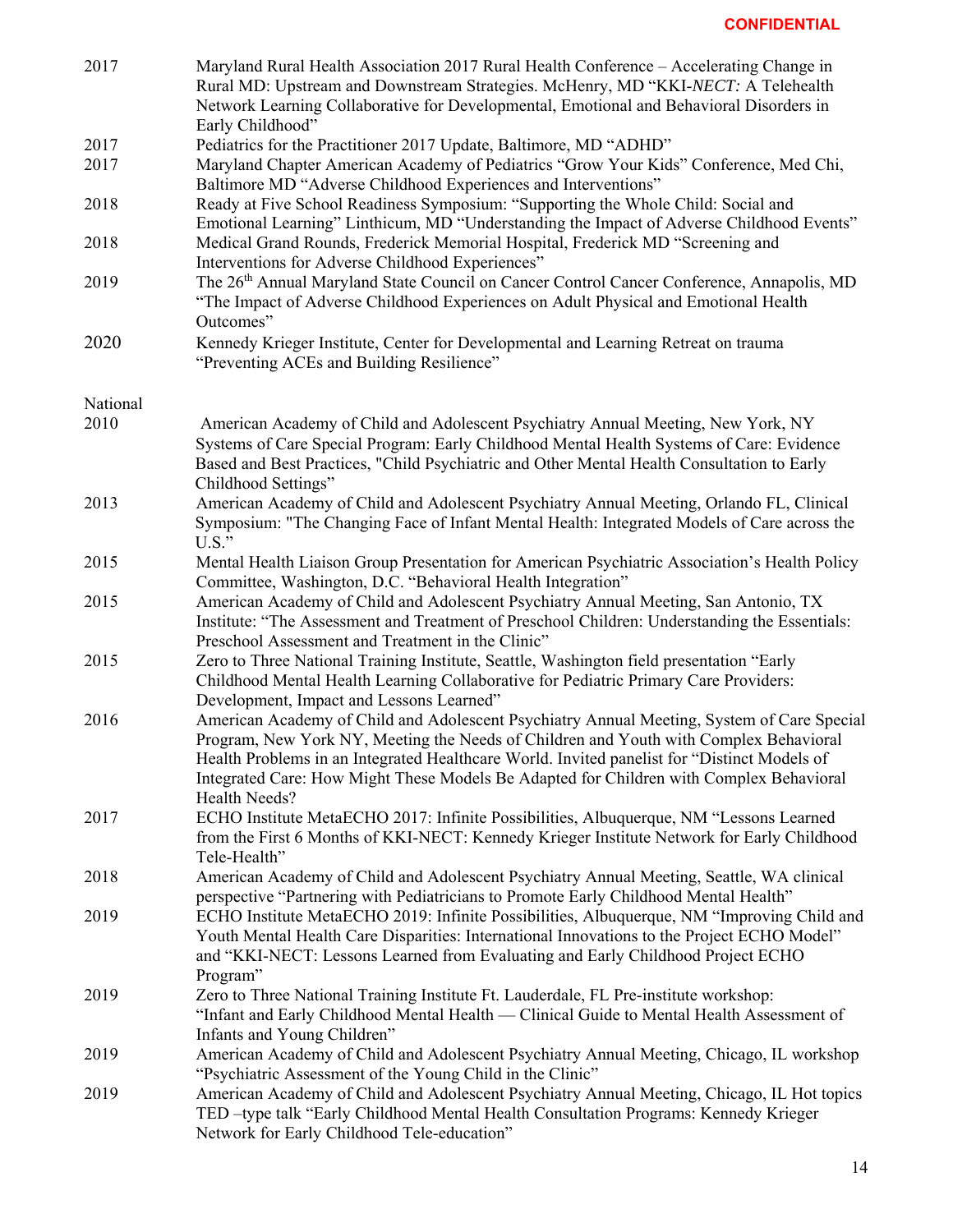| 2019 | Association of University Centers on Disabilities (AUCD) conference, Washington DC              |
|------|-------------------------------------------------------------------------------------------------|
|      | "Increasing Capacity for the Most Underserved: The ECHO Model to Flexibly Address the           |
|      | Missions of all UCEDDs and LENDs"                                                               |
| 2020 | Society for Developmental and Behavioral Pediatrics Annual Meeting (virtual) "Empowering        |
|      | Pediatric Primary Care Clinicians to Manage Co-occurring Developmental, Behavioral and          |
|      | Emotional Disorders Through Guided Practice"                                                    |
| 2020 | American Academy of Child and Adolescent Psychiatry Annual Meeting, San Francisco, CA           |
|      | (virtual) Master Class: Early Childhood Consultation                                            |
| 2020 | American Academy of Child and Adolescent Psychiatry Annual Meeting, San Francisco, CA           |
|      | (virtual) Clinical Perspective: Empowering the Parents of Preschoolers: Approaches to Promoting |
|      | Positive Parenting (discussant)                                                                 |
| 2020 | Association of University Centers on Disabilities (AUCD) conference, Washington DC (virtual)    |
|      | "Project ECHO at Kennedy Krieger Institute: A Tele-Education Program Health Care Providers      |
|      | in Rural Underserved Communities                                                                |

| 2018 | World Association of Infant Mental Health 16 <sup>th</sup> World Congress, Rome, Italy. Kennedy Krieger<br>Institute Network for Early Childhood Tele-Education (KKI-NECT): A Multidisciplinary Model<br>of Integrated Care for Behavioral, Emotional and Developmental Disorders in Children Birth to<br>Five                          |
|------|-----------------------------------------------------------------------------------------------------------------------------------------------------------------------------------------------------------------------------------------------------------------------------------------------------------------------------------------|
| 2018 | Buddhi Clinic, Chennai, India. "From Development to Care: Lessons from the Kennedy Krieger<br>Institute Network for Early Childhood Tele-education"                                                                                                                                                                                     |
| 2018 | Buddhi Clinic, Chennai, India Appa Rao lecture "Neuropsychiatric, Behavioral, Developmental<br>and Somatic Sequelae of Adverse Childhood Experiences and Trauma"                                                                                                                                                                        |
| 2019 | European Academy of Pediatrics, Porto, Portugal "KKI-NECT: A Neurodevelopmental and<br>Mental Health Tele-Education Network for Paediatric Primary Care Clinicians"                                                                                                                                                                     |
| 2021 | 29 <sup>th</sup> European Congress of Psychiatry, EPA virtual "Adaptations of the Project ECHO Model of<br>Tele-education to Address Child Mental Health Disparities Internationally: Introduction to<br>ECHO"                                                                                                                          |
| 2021 | European Academy of Pediatrics, Amsterdam, The Netherlands (virtual) "KKI-NECT: The<br>Efficacy of a Neurodevelopmental and Mental Health Tele-Education Program for Paediatric<br>Primary Care Clinicians and its Adaptations during the Coronavirus Pandemic"                                                                         |
| 2021 | World Association of Infant Mental Health 17th World Congress. Symposium: "Using<br>technology to provide infant mental health education and consultation" and Brief Oral<br>Presentation "Training and supporting rural paediatricians in the identification and care of<br>families affected by trauma" Brisbane, Australia (virtual) |

#### **OTHER PROFESSIONAL ACCOMPLISHMENTS**

Posters<br>2016 Pediatric Academic Society Annual Meeting, Baltimore Maryland. "Developmental and Traumarelated Comorbidity in Preschool Behavioral Health Consultations to Primary Care"

#### **Oral/Podium Presentations**

None

# **Military Service**

None

# **Community Service**

| 2002-2005    | Board Member, Turnaround, Inc, a service agency for domestic violence and child abuse victims  |
|--------------|------------------------------------------------------------------------------------------------|
| 2000-2008    | Policy Council, Friends of the Family, Inc, a sponsor of Family Support and Head Start Centers |
| 2005-2010    | Advisory Council, House of Ruth, a shelter and service agency for domestic violence victims    |
| 2008-present | Advisory Board, Baltimore City Child Care Resource Center                                      |